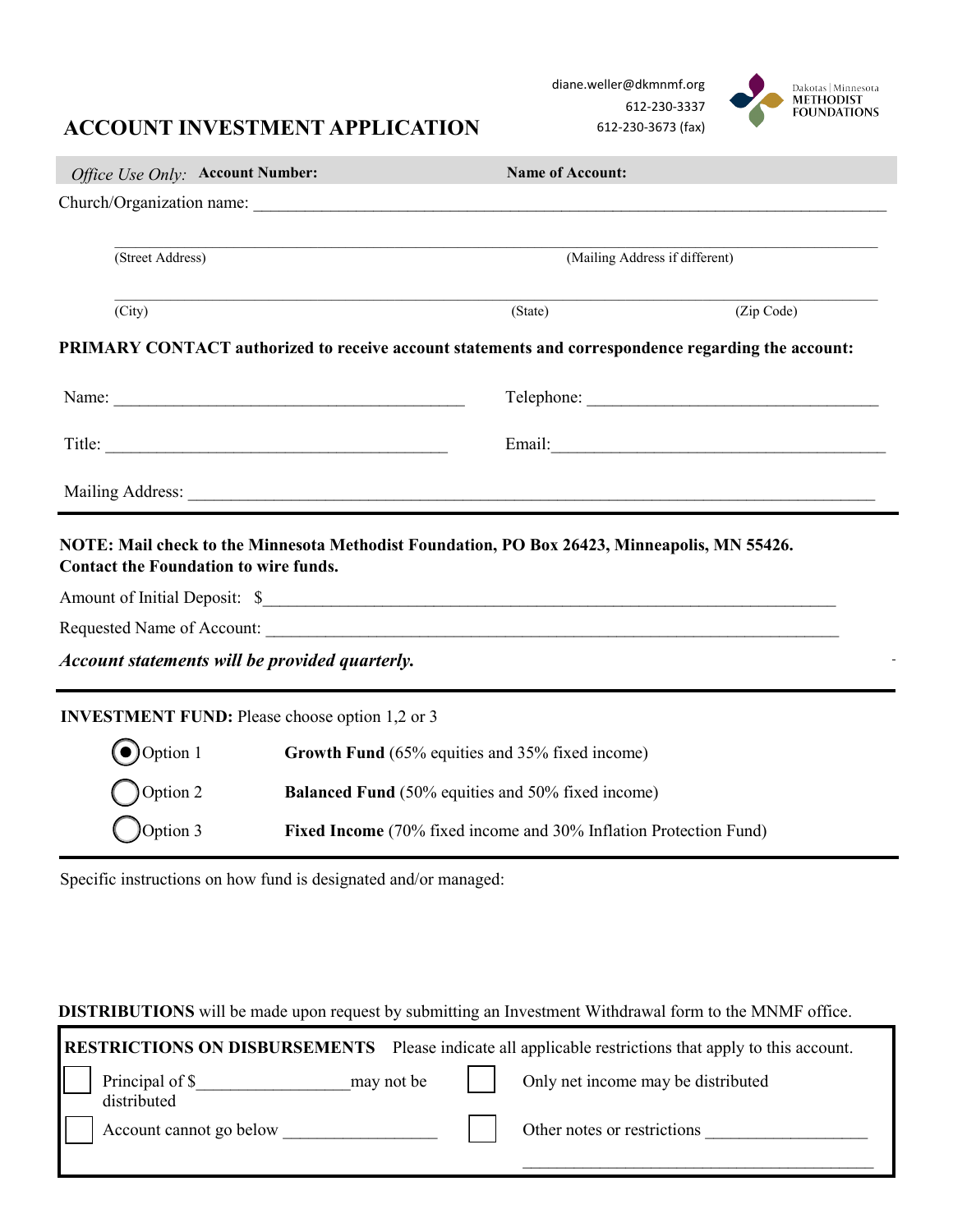## **INVESTMENT ACCOUNT AGREEMENT**

*Office Use Only:* **Account Number: Name of Account:**

The above-named Investor, by and through its undersigned representatives, submits this Account Investment Application and Agreement for the purpose of creating an investment account from Investment Funds (the "Funds") managed by the Minnesota Methodist Foundation, Inc., (the "Foundation"). The Investor agrees to the following terms:

- 1. Parties. The parties to this *Agreement* are the Investor named above and the Minnesota Methodist Foundation, Inc., a Minnesota not for profit corporation, located at 122 W Franklin Ave Ste 210, Minneapolis, MN 55404. The Foundation serves the Minnesota Methodist churches, institutions and organizations within the Minnesota Annual Conference of the United Methodist Church with a variety of investments, loans, planned giv-ing and stewardship services. Both the Foundation and the Investor are components of, or closely affiliated with, The United Methodist Church.
- 2. Representations and Warranties. The Investor represents and warrants as follows:
	- a) Prior to investing in the Funds, the Investor has carefully reviewed this *Agreement* describing the Foundation and the Funds. The Investor agrees to be bound by the Foundation policies and procedures described in this *Agreement*.
	- b) The Investor has such knowledge and experience in financial and business matters that Investor is capable of evaluating the merits and risks of an investment in the Funds, and Investor is capable of making an in formed decision with respect to an investment in the Funds.
	- c) The Investor is currently, and will be for so long as it remains an investor in the Funds, a charitable nonprofit organization exempt from federal income taxation under section  $501(c)(3)$  or other applicable sections of the Internal Revenue Code of 1986, as amended.
	- d) The Investor owns all funds which may be deposited in fee simple, free and clear of all liens, encumbrance es and other impediments to transfer.
- 3. Acknowledgments. The Investor acknowledges awareness of and agrees to the following:
	- a) Neither the Foundation nor any of the Funds is registered as an investment company, an investment adviser, or a broker-dealer under either federal or state securities laws, in reliance upon exclusions or exemptions from these laws.
	- b) The Funds are organized and operated, at all times, exclusively for investment by Minnesota United Methodist Churches and congregations, and other qualified organizations affiliated with the Minnesota Annual Conference of the United Methodist Church. Net earnings of the Funds may not invest to the benefit of any private shareholder or individual. All financial benefits of the Funds shall be distributed exclusively to its eligible investors to be used solely for their tax-exempt purposes.
	- c) The Foundation has made no recommendation whether the Investor should invest in the Funds.
	- d) The Investor will retain title to all assets it invests. The Foundation will not have title to, or any ownership interest in, the assets invested by the Investor in the Funds.
	- e) The Investor has read and understands the risks associated with investment in the Funds as described in this *Agreement.*
	- f) The Foundation will not make an independent determination and assumes no responsibility as to whether funds received from the Investor are endowment funds of the Investor or otherwise appropriate for investment by the Investor in the Funds. The Foundation will follow the instructions provided by the Investor in this *Investment Application and Agreement* regarding distributions and investments. If applicable, the Investor should refer to the gift instrument (e.g., will, letter of instruction), institutional documents (e.g., by laws, endowment program charter, *The Book of Discipline*) and to relevant Minnesota Statutes for guidance regarding the Investor's duties and responsibilities regarding the investment and use of charitable endowment funds and other financial assets administered for charitable purposes.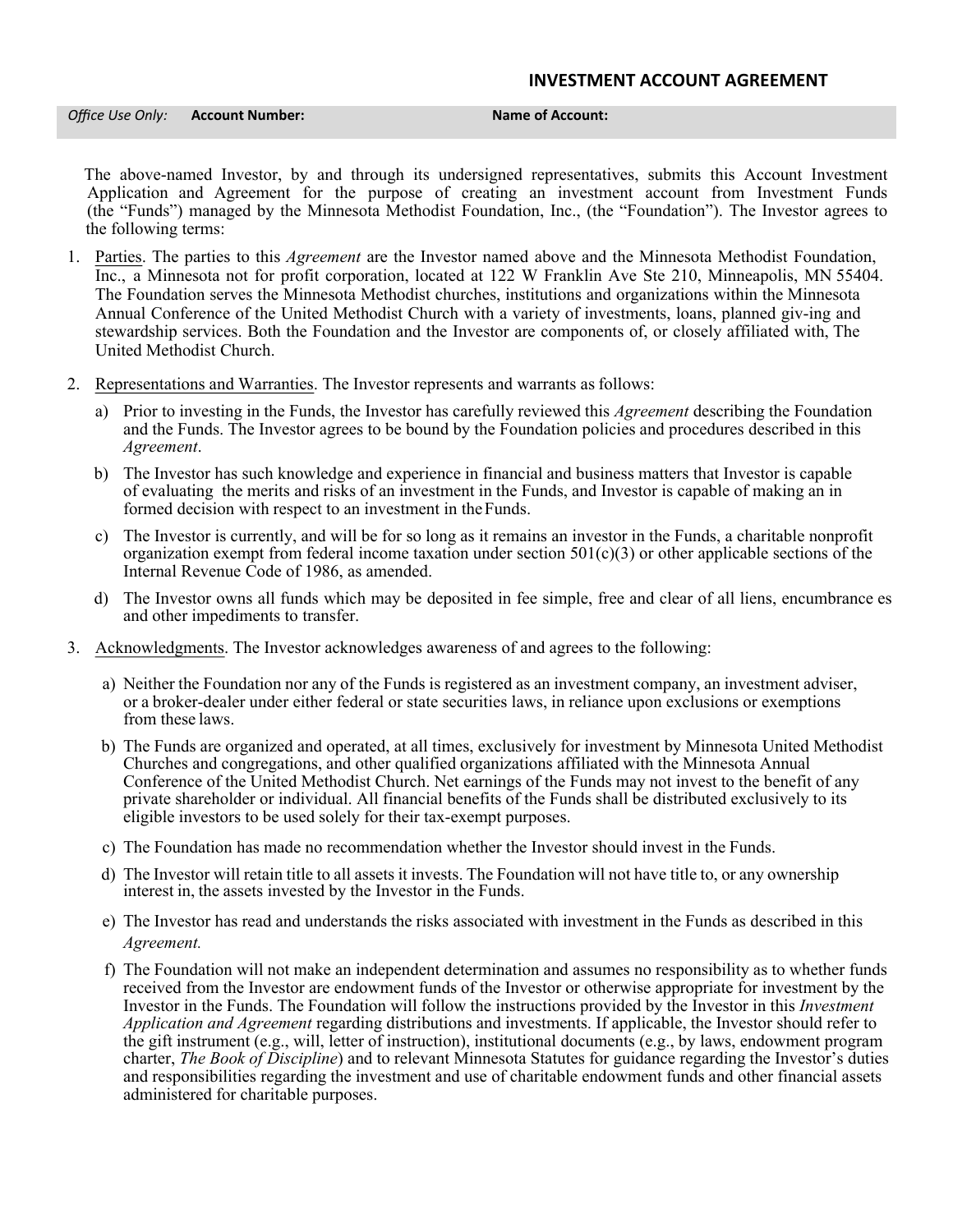- 4. Deposits. The Investor may deposit cash or other property acceptable to the Foundation in the account at any time, in keeping with the policies stated in this *Agreement.* Deposits should be made payable to the Foundation and submitted with a MNMF Deposit Ticket indicating the account name and number.
- 5. Rate of Return. In accepting and handling the funds covered by this *Agreement*, the Foundation is acting as custodian and agent for the Investor and does not guarantee the principal amount, the amount of return from the investment thereof, or the payment of interest or dividends on any security or other investment in which the principal sum, or its earnings, may from time to time be invested.
- 6. Distributions. Allowable distributions may be made upon request by submitting a MNMF Withdrawal Form. **The Investor reserves all rights and responsibilities to direct the distribution of earnings and principal from the Investor's account.** All undisbursed income will be reinvested in the account. Notice of requests for withdrawal of funds shall be submitted to the Foundation by duly authorized officer(s) of the Investor, as specified in the Officer Authorization Signature Form.
- 7. Accounting. The fiscal year of all Foundation investment funds is the calendar year. The financial statements of the Foundation are audited annually by certified public accountants. The Foundation will provide a copy of its audited financial statements to the Investor upon request.
- 8. Investment Funds. In 2020 the Foundation partnered with Wespath as their investment manager. The Foundation offers three asset allocations: Growth, Balanced and Fixed.
	- *Growth Fund:* The Growth Fund has a pre-specified allocation of units with a target mix of 35% U.S. Equity, 30% International Equity, 25% Fixed Income, and 10% Inflation Protection.
	- *Balanced Fund:* The Balanced Fund has a pre-specified allocation of units with a target mix of 35% U.S. Equity, 15% International Equity, 35% Fixed Income, and 15% Inflation Protection.
	- *Fixed Fund:* The Fixed Fund has a pre-specified allocation of units with a target mix of 70% Income and 30% Inflation Protection.
- 9. Fees and Expenses. All accounts held by the Foundation participate in the expenses paid to money managers, investment consultants and custodians on a pro-rata basis. In addition, each account is charged the Foundation's annual administrative fee as described in this *Agreement*.
	- *(a)* The Foundation is a self-supporting service agency of the United Methodist Church, and the administrative fee partially underwrites all the Foundation services *(e.g., stewardship services, capital campaign services, church loans, planned giving workshops/seminars, estate lawyer, donor consultations, and all administrative overhead).*
	- *(b)* The Investor agrees to pay and authorizes the Foundation to automatically withdraw fees and expenses from the Investor's account when they are due and payable. As of April 2020, the current fee is 75bps of the account's fair market value.
	- *(c)* All administrative fees are payable monthly, based on one-twelfth (1/12) of the applicable percentage fee times the account's fair market value on the last day of each month.
	- *(d)* All investment funds incur management fees by the Foundation's investment managers. This fee is in addition to the administrative fees paid to the Foundation.
	- *(e)* The Foundation is authorized to automatically withdraw the investment management fees and expenses allocated to the Investors account.
	- *(f)* The administrative fee is subject to change. The Investor will receive written notice of any change in the administrative fee at least sixty (60) days in advance. The Investor pays no transaction fees, charges or expenses to either make deposits in, or withdraw assets from, the Funds.
- Reporting. The Foundation will report at least quarterly to the Investor regarding contributions, withdrawals,  $10^{\circ}$ market value, and appreciation on this account. These reports or account statements shall be delivered to the Primary Contact via the Statement Portal. Statements can be mailed upon request. The Primary Contact may be changed by the Investor at any time by a written notice including an updated Officer Authorization Signature Form (available on the Foundation website).